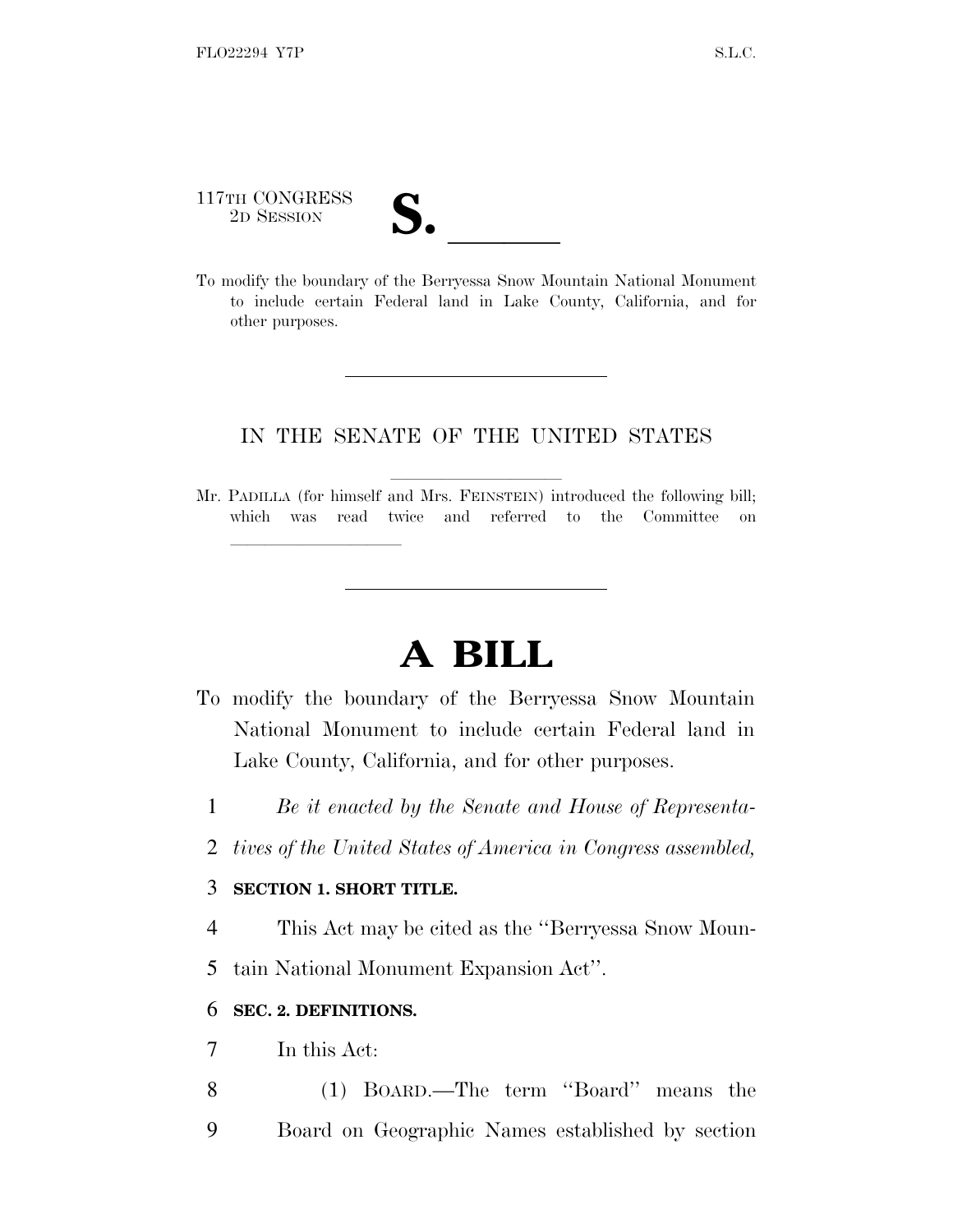| $\mathbf{1}$   | 2 of the Act of July 25, 1947 (61 Stat. 456, chapter   |
|----------------|--------------------------------------------------------|
| $\overline{2}$ | 330; 43 U.S.C. 364a).                                  |
| 3              | $(2)$ MAP.—The term "Map" means the map en-            |
| $\overline{4}$ | titled "Proposed Walker Ridge (Molok Luyuk) Addi-      |
| 5              | tion Berryessa Snow Mountain National Monument"        |
| 6              | and dated October 26, 2021.                            |
| 7              | (3) MOLOK LUYUK.—The term "Molok Luyuk"                |
| 8              | means Condor Ridge (in the Patwin language).           |
| 9              | (4) NATIONAL MONUMENT.—The term "Na-                   |
| 10             | tional Monument" means the Berryessa Snow Moun-        |
| 11             | tain National Monument established by Presidential     |
| 12             | Proclamation 9298, dated July 10, 2015 (80 Fed.        |
| 13             | Reg. 41975), including all land, interests in the      |
| 14             | land, and objects on the land identified in that Pres- |
| 15             | idential Proclamation.                                 |
| 16             | (5) SECRETARY.—The term "Secretary" means              |
| 17             | the Secretary of the Interior.                         |
| 18             | (6) WALKER RIDGE (MOLOK LUYUK)<br>ADDI-                |
| 19             | TION.—The term "Walker Ridge (Molok Luyuk) Ad-         |
| <b>20</b>      | dition" means the approximately 3,925 acres of Fed-    |
| 21             | eral land (including any interests in, or objects on,  |
| 22             | the land) administered by the Bureau of Land Man-      |
| 23             | agement in Lake County, California, and identified     |
| 24             | as "Proposed Walker Ridge (Molok Luyuk) Addi-          |
| 25             | tion" on the Map.                                      |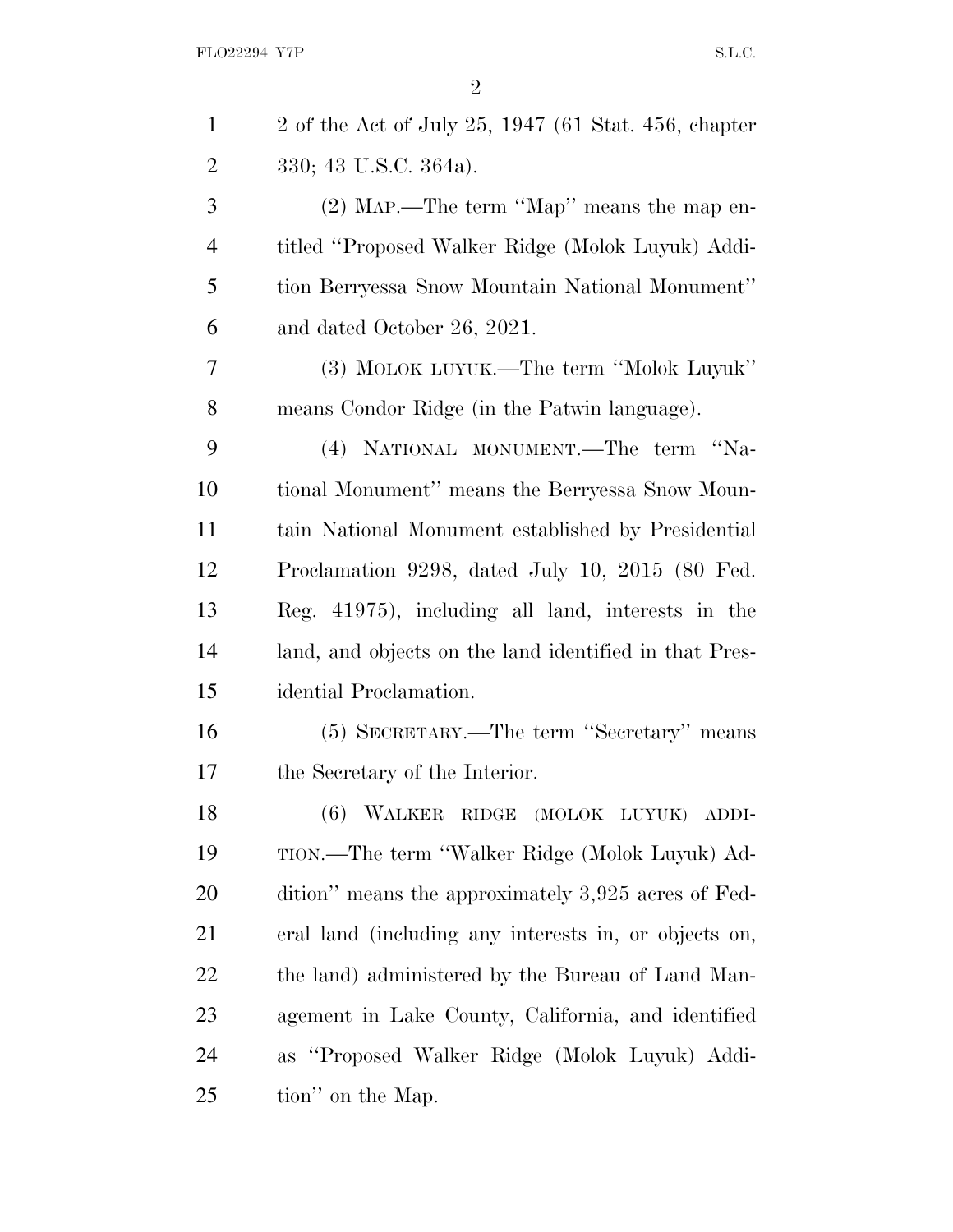| 1              | SEC. 3. NATIONAL MONUMENT EXPANSION.                      |
|----------------|-----------------------------------------------------------|
| $\overline{2}$ | (a) BOUNDARY MODIFICATION.—The boundary of                |
| 3              | the National Monument is modified to include the Walker   |
| 4              | Ridge (Molok Luyuk) Addition.                             |
| 5              | $(b)$ Map.—                                               |
| 6              | (1) CORRECTIONS.—The Secretary may make                   |
| 7              | clerical and typographical corrections to the Map.        |
| 8              | (2) PUBLIC AVAILABILITY; EFFECT.—The Map                  |
| 9              | and any corrections to the Map under paragraph (1)        |
| 10             | shall—                                                    |
| 11             | $(A)$ be publicly available on the website of             |
| 12             | the Bureau of Land Management; and                        |
| 13             | (B) have the same force and effect as if in-              |
| 14             | eluded in this Act.                                       |
| 15             | (c) ADMINISTRATION.—Subject to valid existing             |
| 16             | rights, the Secretary shall administer the Walker Ridge   |
| 17             | (Molok Luyuk) Addition—                                   |
| 18             | (1) as part of the National Monument;                     |
| 19             | (2) in accordance with Presidential Proclama-             |
| 20             | tion 9298, dated July 10, 2015 (80 Fed. Reg.              |
| 21             | $41975$ ; and                                             |
| 22             | (3) in accordance with applicable laws (includ-           |
| 23             | ing regulations).                                         |
| 24             | SEC. 4. MANAGEMENT PLAN.                                  |
| 25             | (a) IN GENERAL.—Not later than 1 year after the           |
| 26             | date of enactment of this Act, the Secretary and the Sec- |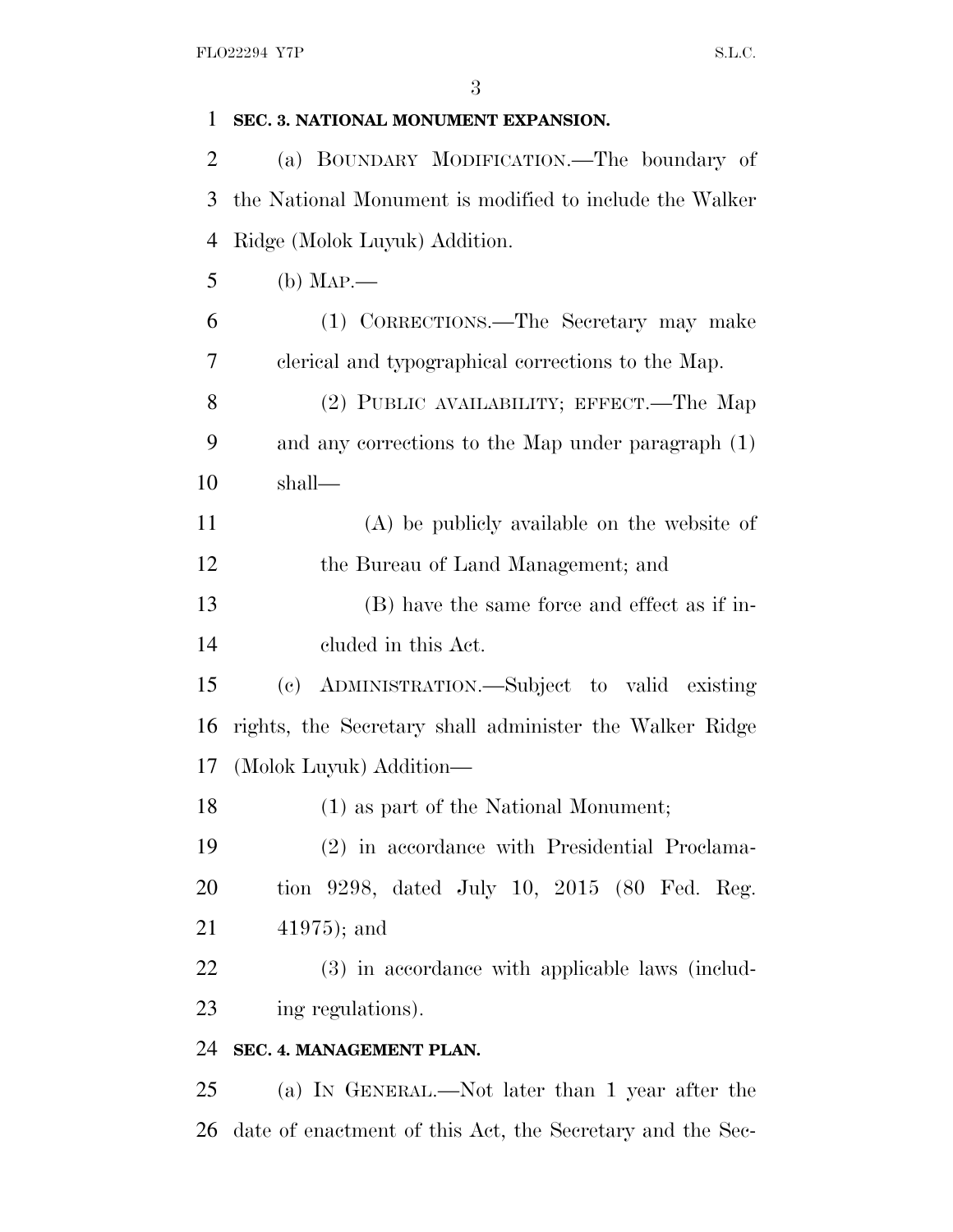FLO22294 Y7P S.L.C.

 retary of Agriculture shall jointly develop a comprehensive management plan for the National Monument in accord- ance with, and in a manner that fulfills the purposes de- scribed in, Presidential Proclamation 9298, dated July 10, 2015 (80 Fed. Reg. 41975).

 (b) TRIBAL CONSULTATION.—The Secretary and the Secretary of Agriculture shall consult with affected feder-ally recognized Indian Tribes in—

 (1) the development of the management plan under subsection (a); and

 (2) making management decisions relating to the National Monument.

 (c) CONTINUED ENGAGEMENT WITH INDIAN TRIBES.—The management plan developed under sub- section (a) shall set forth parameters for continued mean- ingful engagement with affected federally recognized In- dian Tribes in the implementation of the management plan.

 (d) EFFECT.—Nothing in this Act affects the conduct of fire mitigation or suppression activities at the National Monument, including through the use of existing agree-ments.

#### **SEC. 5. AGREEMENTS AND PARTNERSHIPS.**

 To the maximum extent practicable and in accord-ance with applicable laws, on request of an affected feder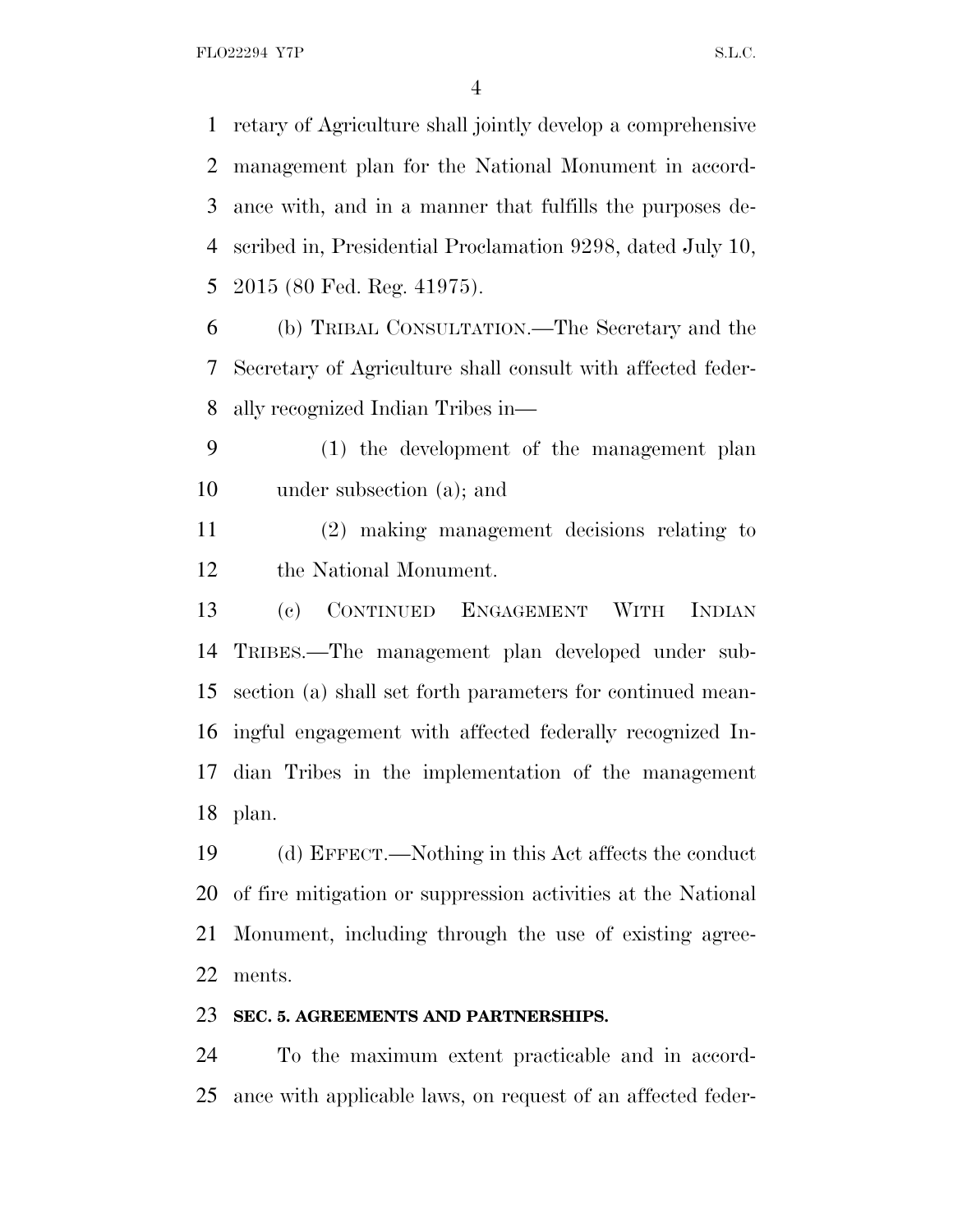FLO22294 Y7P S.L.C.

|                | 1 ally recognized Indian Tribe, the Secretary (acting              |
|----------------|--------------------------------------------------------------------|
| $\overline{2}$ | through the Director of the Bureau of Land Management)             |
| 3              | and the Secretary of Agriculture (acting through the Chief         |
| 4              | of the Forest Service) shall enter into agreements, con-           |
| 5              | tracts, and other cooperative and collaborative partner-           |
| 6              | ships with the federally recognized Indian Tribe regarding         |
| 7              | management of the National Monument under relevant                 |
| 8              | Federal authority, including—                                      |
| 9              | (1) the Indian Self-Determination and Edu-                         |
| 10             | cation Assistance Act $(25 \text{ U.S.C. } 5301 \text{ et seq.});$ |
| 11             | (2) the Federal Land Policy and Management                         |
| 12             | Act of 1976 (43 U.S.C. 1701 et seq.);                              |
| 13             | $(3)$ the Tribal Self-Governance Act of 1994 $(25)$                |
| 14             | U.S.C. $5361$ et seq.);                                            |
| 15             | (4) the Tribal Forest Protection Act of 2004                       |
| 16             | $(25 \text{ U.S.C. } 3115 \text{a et seq.});$                      |
| 17             | (5) the good neighbor authority under section                      |
| 18             | 8206 of the Agricultural Act of 2014 (16 U.S.C.                    |
| 19             | 2113a);                                                            |
| 20             | (6) Executive Order 13175 (25 U.S.C. 5301                          |
| 21             | note; relating to consultation and coordination with               |
| 22             | Indian Tribal governments);                                        |
| 23             | (7) Secretarial Order 3342, issued by the Sec-                     |
| 24             | retary on October 21, 2016 (relating to identifying                |
| 25             | opportunities for cooperative and collaborative part-              |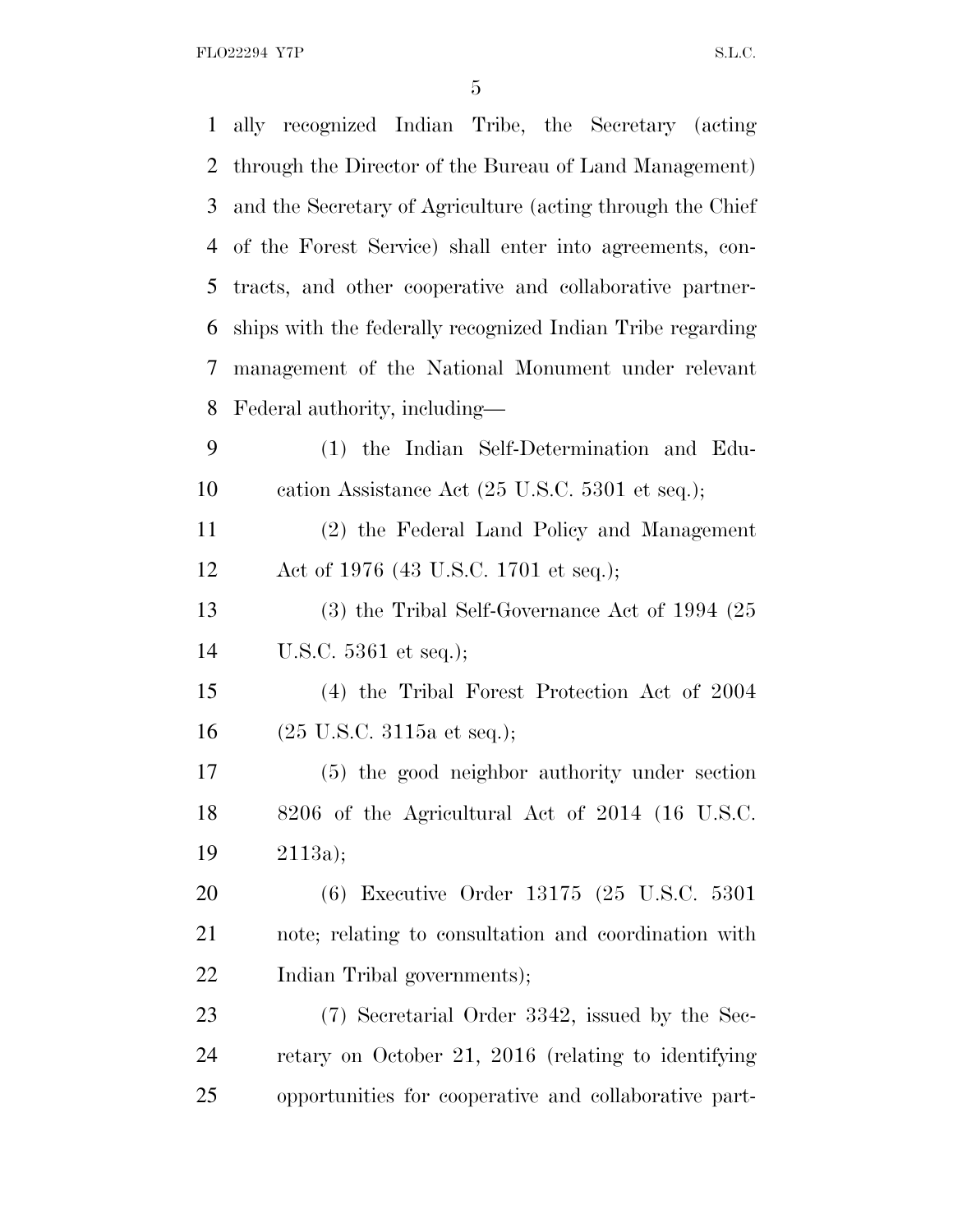nerships with federally recognized Indian Tribes in 2 the management of Federal lands and resources); and

 (8) Joint Secretarial Order 3403, issued by the Secretary and the Secretary of Agriculture on No- vember 15, 2021 (relating to fulfilling the trust re- sponsibility to Indian Tribes in the stewardship of Federal lands and waters).

 **SEC. 6. DESIGNATION OF CONDOR RIDGE (MOLOK LUYUK) IN LAKE AND COLUSA COUNTIES, CALI-FORNIA.**

 (a) I<sup>N</sup> GENERAL.—The parcel of Federal land admin- istered by the Bureau of Land Management located in Lake and Colusa Counties in the State of California and commonly referred to as ''Walker Ridge'' shall be known and designated as ''Condor Ridge (Molok Luyuk)''.

 (b) REFERENCES.—Any reference in a law, map, reg- ulation, document, paper, or other record of the United States to the parcel of Federal land described in sub- section (a) shall be deemed to be a reference to ''Condor Ridge (Molok Luyuk)''.

- 22 (c) MAP AND LEGAL DESCRIPTION.—
- 23 (1) PREPARATION.—